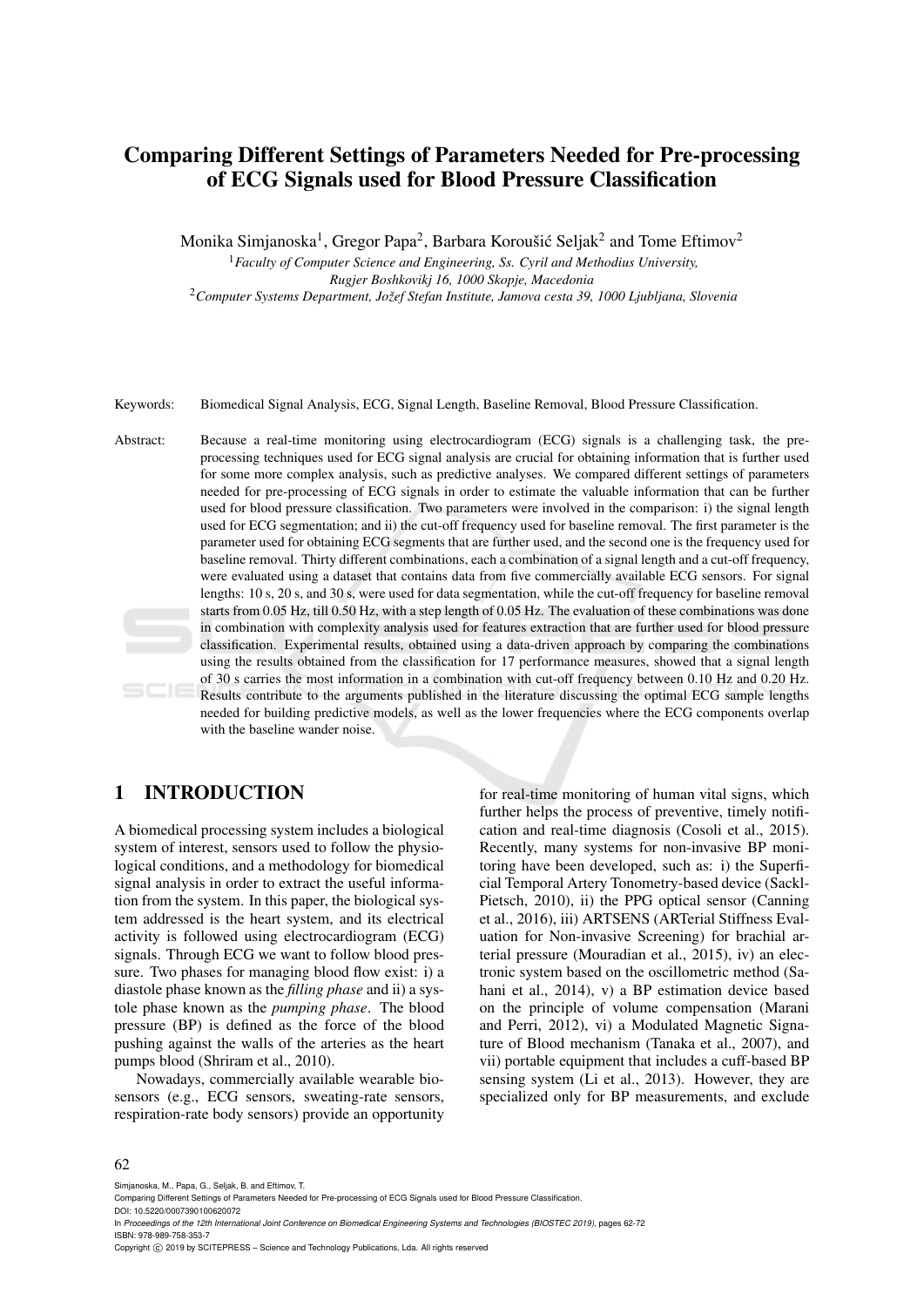the other vital signs.

The data collected from sensors that measure ECG signal as physiological signal can be further used for developing smart phone applications for realtime diagnosis (Cosoli et al., 2015). In (Simjanoska et al., 2018), the relation between the ECG signal and BP using supervised machine learning (ML) approaches has been investigated. For this reason, a preprocessing that involves ECG signal complexity analysis was applied in order to extract features that are further used for training a meta-model used for blood pressure classification. The ECG signal analysis was performed using a signal length of 30 s and a bandpass Butterworth filter with a frequency of 0.30 Hz for removing the baseline wander without deforming the ECG signal. These parameters (30 s; 0.03 Hz) were chosen following the state-of-the-art literature. Using such setting, promising results were achieved that indicate the relation between the complexity features of the ECG signals and the BP.

However, in real-life scenarios (e.g., civil and military emergency situations) there is no guaranty that there will be enough time to measure long ECG samples. For this reason, in this study we focus on comparison of different combinations of parameters for signal length and frequency used for baseline removal (i.e. different ECG signal analysis) and their influence on the end result of the methodology used for BP classification. We consider signal lengths of 10 s, 20 s, and 30 s, and frequency starting from 0.05 Hz, till 0.50 Hz, with a step length of 0.05 Hz. The novelty is also in the evaluation of the influence, in which we did not use only one performance measure, but a set of performance measures with a data-driven approach in order to make a general conclusion.

In the remainder of the paper, we first present an overview of the related work. Then we present the methodology used for comparison of the parameters values used for pre-processing of ECG signals is explained in detail, followed by the experimental results and discussion. Finally, the conclusions of the paper are presented followed by directions for future work.

## 2 RELATED WORK

Most of the recently published studies on BP estimation use a combination of ECG and photoplethysmogram (PPG) sensors (Sahoo et al., 2011; Ilango and Sridhar, 2014; Thomas et al., 2016). The common techniques for obtaining measurements on BP mainly rely on Pulse Wave Velocity (PWV), Pulse Arrival Time (PAT), and Pulse Transit Time (PTT) (Choi et al., 2013; Goli and Jayanthi, 2014; Nye et al., 2015;

Seo et al., 2015), all of which require an accurate PPG measurement, which is not simple to get unobtrusively yet, and no clear proof on the PPG measurement's relation to the BP has been provided (Payne et al., 2006; Wong et al., 2009; i Carós, 2011). The relationship between the ECG signal and BP estimation has been discussed in (Chan et al., 2001; Ahmad et al., 2012). Both methods used an additional PPG sensor with an ECG sensor. The results from several studies that address the ECG-BP relationship (Schroeder et al., 2003; Hassan et al., 2008) confirm that no strong relationship exists between hypertension occurrence and morphological changes in ECG. For this reason, in (Simjanoska et al., 2018), instead of using morphological changes in ECG, complexity analysis was used to detect bio-system complexity. For this reason, the ECG signals were segmented using signal length of 30 s, for which cut-off frequency of 0.30 Hz was applied for baseline removal.

## 3 METHODOLOGY

To compare different combinations of parameters used for pre-processing of ECG signals, we propose an approach, which goes through four different levels: data segmentation and baseline removal, feature extraction, classification, and classifiers ranking.

- *Level 1:* The key part is the **data segmentation** and baseline removal, because the end result is comparing different parameters that are used for obtaining ECG segments that are further used for blood pressure classification. For this reason, 30 different combinations were included, a signal length of 10 s, 20 s, and 30 s, and frequency for baseline removal starting from 0.05 Hz, till 0.50 Hz, with a step length of 0.05 Hz.
	- *Level 2:* To compare the different combinations, for each of them the same complexity analysis was applied for feature extraction.
	- *Level 3:* The extracted features for each combination are further used to learn a classification model for blood pressure following the stacking procedure.
	- *Level 4:* Finally, by performing classifiers ranking using a set of different performance measures, the influence of each combination can be estimated.

The flowchart of the methodology is presented in Figure 1. Further, each level is explained in more detail.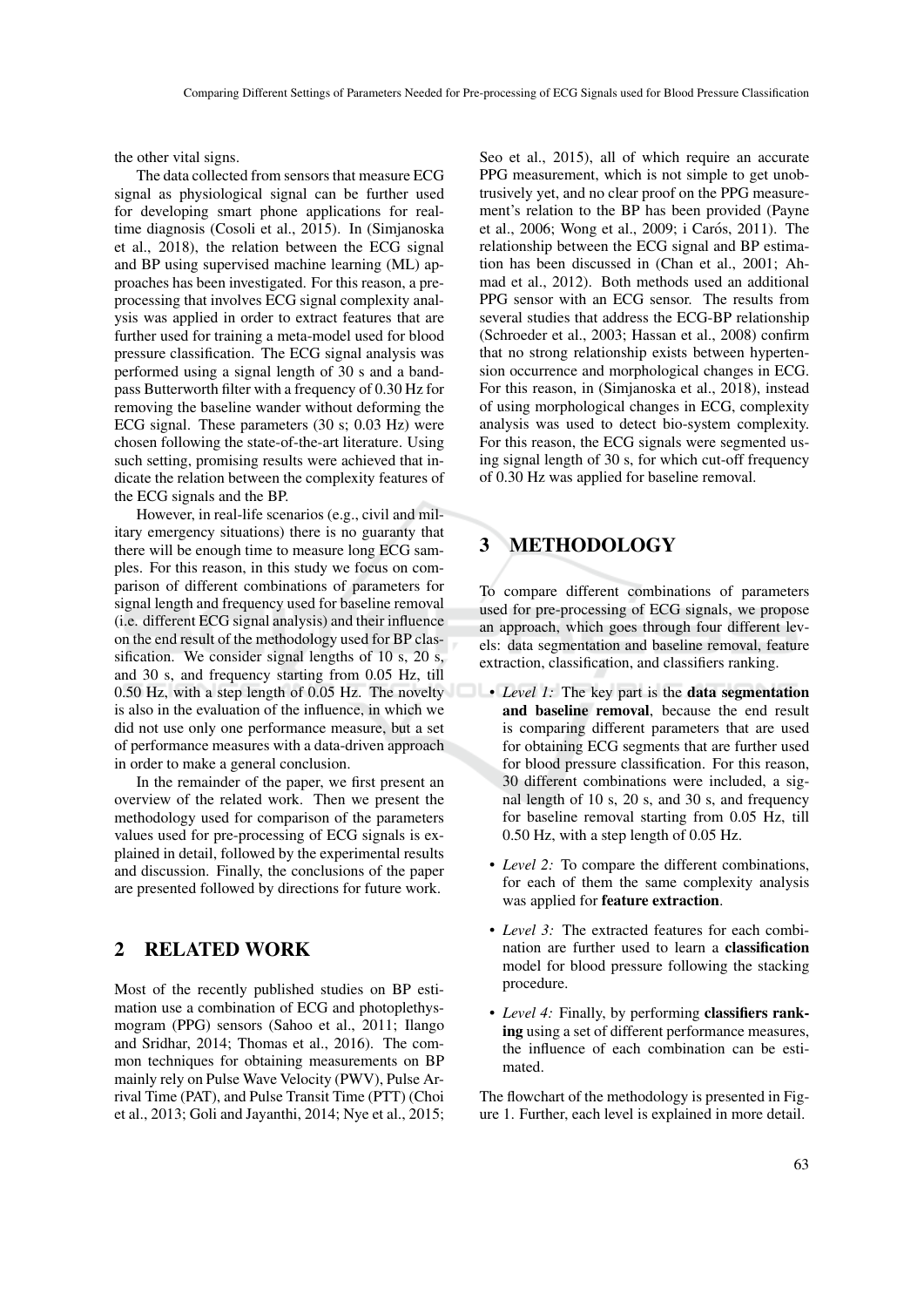

Figure 1: The flowchart of the methodology.

## 3.1 Data Segmentation and Baseline Removal

The raw ECG signals are segmented using signal lengths of 10 s, 20 s, and 30 s. In the process of segmentation, the segments were also labeled with the appropriate BP class. The result of this are three data sets, the first consists of segments of 10 s, the second consists of segments of 20 s, and the third of segments of 30 s. Further, a band-pass filter is applied on each of these datasets in order to preserve only valid ECG information. The cut-off frequency for baseline removal starts from 0.05 Hz, till 0.50 Hz, with

a step of 0.05 Hz. Performing 10 cut-off frequencies on each dataset, it results in 30 data sets, which were further called "combinations" because each of them is described with a combination of signal length and cut-off frequency.

### 3.2 Feature Extraction

After creating 30 datasets (combinations), each of them is used for feature extraction, in which the problem is addressed from the perspective of complexity analysis (Eke et al., 2002; Morabito et al., 2012; McBride et al., 2014), and not as other traditional approaches in which morphogical features are used (Wong et al., 2009; Zhang and Zhang, 2006; Nitzan, 2011). For this reason, for each dataset, five complexity metrics are calculated: signal mobility, signal complexity, fractal dimension, autocorrelation, and entropy.

#### 3.2.1 Signal Mobility

Given  $x_i$ ,  $i = 1, \ldots, N$  is the ECG signal of length N and  $d_j = x_{j+1} - x_j$  is the first-order variation in the signal, then the first-order factors,  $S_0$  and  $S_1$ , are calculated as:

$$
S_0 = \sqrt{\frac{\sum_{i=1}^{N} x_i^2}{N}}
$$
(1)  

$$
S_1 = \sqrt{\frac{\sum_{j=2}^{N-1} d_j^2}{N-1}}
$$
(2)

The signal mobility quantitatively measures the level of variation in the signal. It is calculated as a ratio between the factors  $S_1$  and  $S_0$ :

$$
Mobility = \frac{S_1}{S_0},\tag{3}
$$

#### 3.2.2 Signal Complexity

Given the first-order variation of the ECG signal  $d_j$ ,  $j = 1, \ldots, N-1$ , the second-order variation of the signal is presented by  $g_k = d_{k+1} - d_k$ . Then, the secondorder factor is calculated as:

$$
S_2 = \sqrt{\frac{\sum_{k=3}^{N-2} g_k^2}{N-2}},\tag{4}
$$

Both the signal mobility and signal complexity were computed by using the Hjorth parameters method (Kugiumtzis and Tsimpiris, 2010).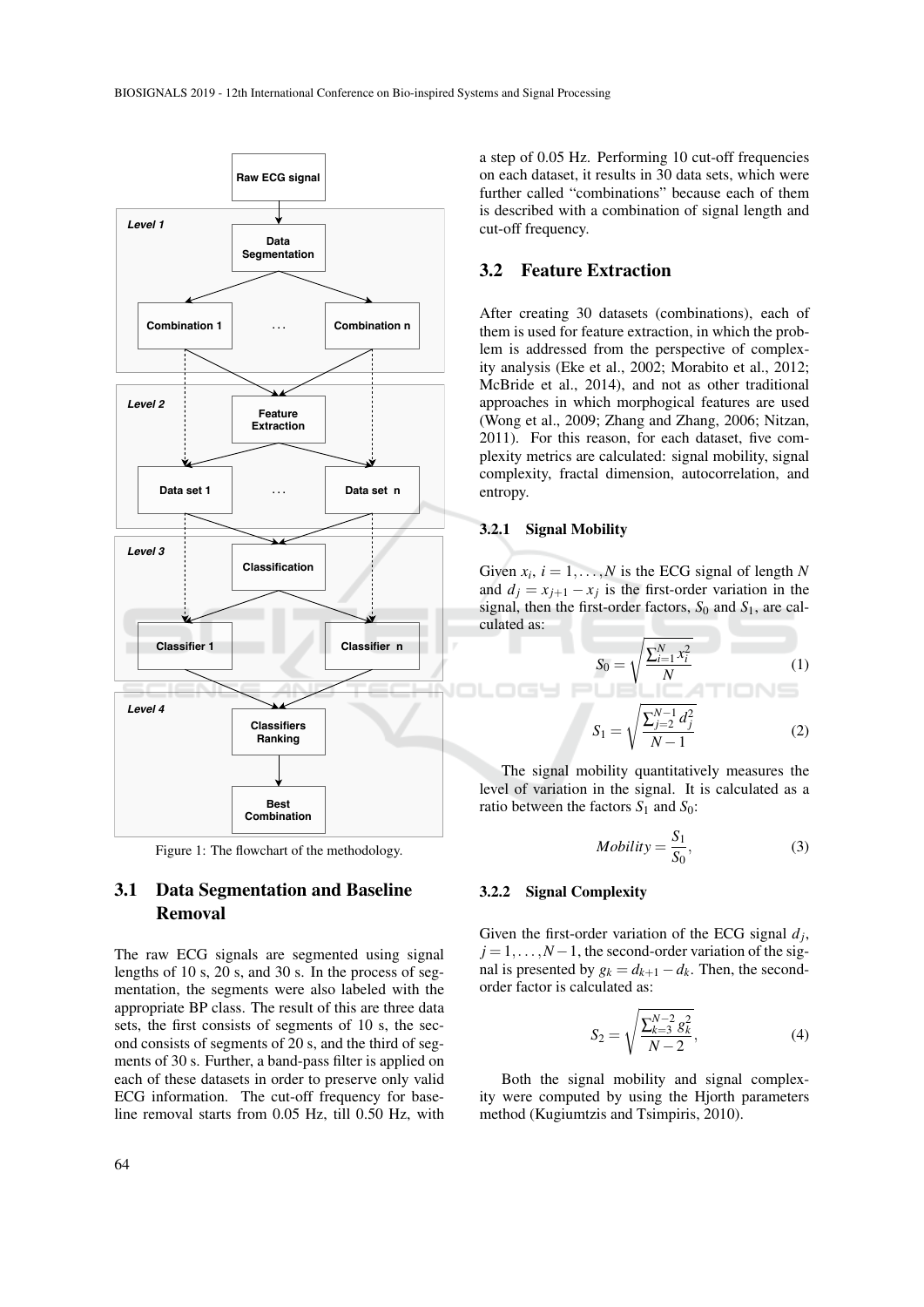#### 3.2.3 Fractal Dimension

Fractal dimension measures the self-similarity of the signal. By zooming and comparing different portions, it describes fundamental patterns hidden in the signal. Higuchi algorithm (Monge-Álvarez, 2015) has been used to calculate the fractal dimension. The method works with a set of *k* subseries with different resolutions, creating a new time series  $X_k$ , for  $m = 1, \ldots, k$ :

$$
X_k^m: x(m), x(m+k), x(m+2k), ..., x(m+\lfloor \frac{N-m}{k} \rfloor k)
$$
\n(5)

The length of the curve  $X_k^m$ ,  $l(k)$  is calculated as:

$$
l(k) = \frac{\left(\sum_{i=1}^{\lfloor N-m/k \rfloor} |x(m+ik) - x(m + (i-1)k)|(N-1)\right)}{\left(\lfloor \frac{N-m}{k} \rfloor\right)k}
$$
(6)

Then, for each *k* in range 1 to  $k_{max}$ , the average length is calculated as the mean of the  $k$  lengths  $l(k)$ for  $m = 1, \ldots k$ . The fractal dimension is the estimation of the slope of the plot  $ln(l(k))$  vs.  $ln(1/k)$ .

#### 3.2.4 Autocorrelation

The similarity between the signal and its shifted version is measured via autocorrelation. Let  $\tau$  be the amount of shift, and then the autocorrelation is calculated as:

$$
r_{xx}(\tau) = \int_{-\inf}^{+\inf} x(t)x(t-\tau)p_{xx}(x(t),x(t-\tau))dt, \tag{7}
$$

where  $p_{xx}(x(t), x(t-\tau))$  presents the joint probability density function of  $x(t)$  and  $x(t-\tau)$ .

#### 3.2.5 Entropy

Entropy expresses the randomness of the signal. The decrease of entropy often indicates a disease (Zhou et al., 2017). The amount of information is expressed through the concept of probability. Let  $p_i$  denote the probability of each outcome  $x_i$  within the ECG signal *X* for  $i = 1, \ldots, N - 1$ . Then, entropy is calculated as:

$$
Entropy = \sum_{i=0}^{N-1} p_i \log(\frac{1}{p_i})
$$
 (8)

#### 3.3 Classification

Performing the feature extraction for each of the 30 datasets (combinations), each of them is used to train a meta-model that will be used to predict the BP class. The performance of the meta-model on each data set is used to compare different signal lengths and cutoff frequencies. The methodology that is applied is

taken from a previous study (Simjanoska et al., 2018), where the meta-model was learned for a signal length of 30 s and cut-off frequency of 0.30 Hz. Using this combination, it was shown that promising results can be achieved.

The meta-model follows a stacking design, in which seven different classifiers are used: Bagging (Breiman, 1996), Boosting (Freund et al., 1996), SVM (Hearst et al., 1998), K-means (Liao and Vemuri, 2002), Random Forest (Liaw et al., 2002), Naive Bayes (Rish et al., 2001), and J48 (Patil and Sherekar, 2013). The probabilities from each of them for all the feature vectors to belong in each class, comprise a new feature vector upon which a META classifier (Random Forest) is trained. More details about the classification methodology are provided in (Simjanoska et al., 2018).

### 3.4 Ranking of Classifiers

For each dataset (combination), a meta-model is trained using a training set and it is evaluated on a corresponding validation set. For this reason, each dataset is *m*-times split into training and validation set, since we have multiple independent measurement for each subject (i.e. participant) and as the number of measurements varies for each subject. We follow the rule that if a subject is included in one set, none of its measurements may occur in another set. So for each combination, *m* meta-models are trained.

To evaluate the performance of the meta-models trained for each combination of signal length and cutoff frequency, we used an ensemble (a fusion) of a set of 17 performance metrics:

- Accuracy (ACC) represents the fraction between the number of correct predictions by the total number of predictions made.
- Cohen's Kappa compares the observed accuracy (the number of correctly classified instances) with the expected accuracy (taking into account the number of instances in each class, along with the number of instances that the classifier agreed with the ground truth label).
- Precision (PR) captures the effect of the large number of negative examples on the classifier's performance, by comparing false positives (FP) to true positives (TP) rather than true negatives (TN), i.e. it measures how many of the predicted instances were TP.
- **Recall (RC)** to measure how many of the TP instances were predicted.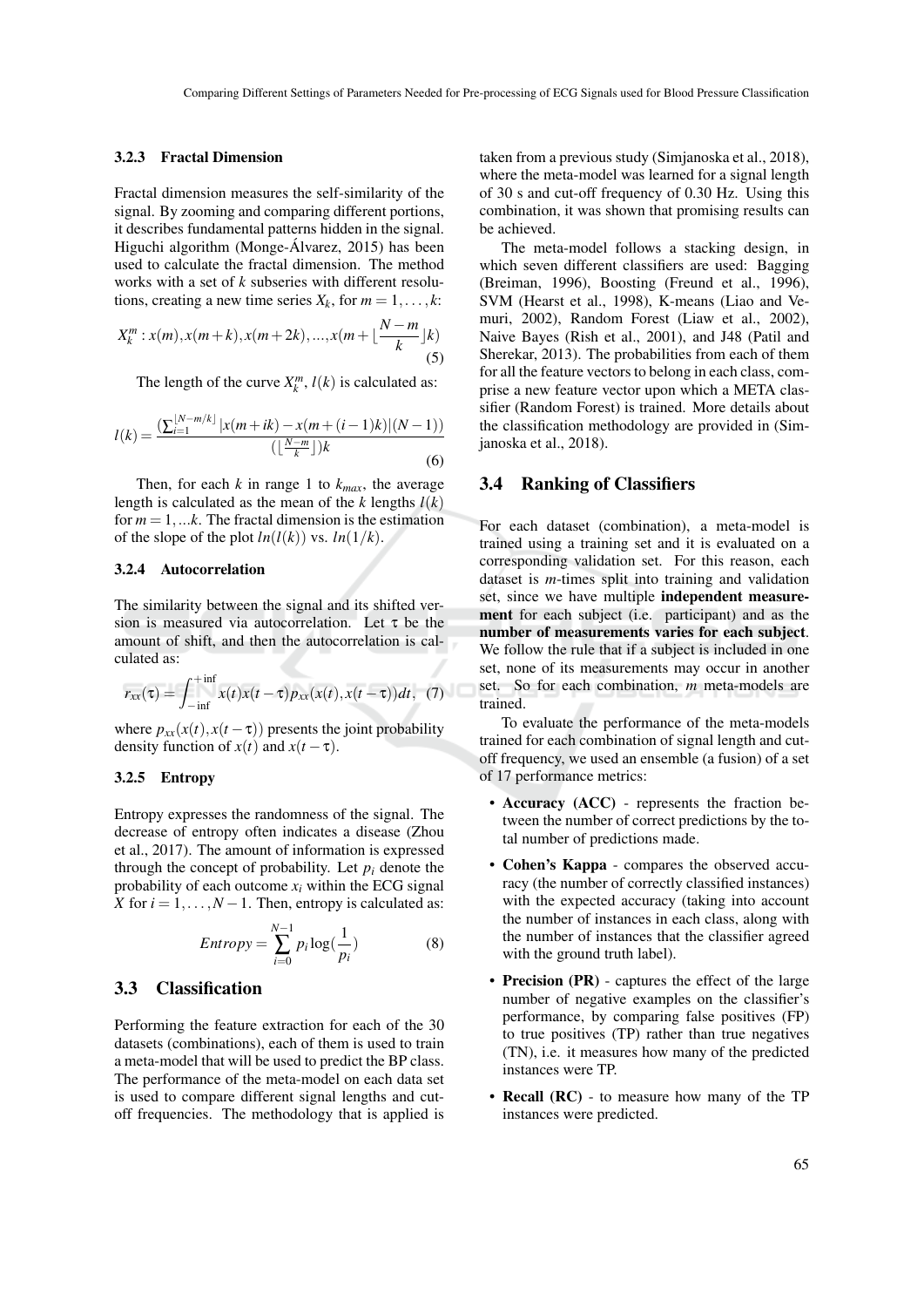- F-Measure measures the trade-off between recall and precision giving equal importance to recall and precision.
- Area Under PRC precision-recall curve does not account for TN, since TN is not a component of either Precision or Recall. Given there are more negatives (normal) than positives (hypertension), PRC might be a very informative evaluation metric of the performance of the classifier. Having a model at the upper right corner, means that the classifier gets only the TP with no FP and no false negatives (FN) at all and thus is a perfect classifier.
- Area Under ROC the ROC curve plots the True Positive Rate (TPR) vs. False Positive Rate (FPR). Therefore achieving a model at the upper left corner, means that the classifiers is getting no FP at all and thus is a perfect classifier.
- Matthews Correlation (COR) takes the advantage from all four metrics TP, FP, TN and FN to calculate the correlation coefficient between the observed and predicted classifications (Vihinen, 2012).
- Relative Absolute Error (RAE) is an error measure relative to a simple predictor, meaning it takes the total absolute error and normalizes it by dividing it by the one of the simple predictor.
- Root Relative Squared Error (RRSE) takes the total squared error and normalizes it by dividing by the total squared error of the simple predictor. The square root reduces the error to the same dimensions as the problem at hand.
- Root Mean Squared Error (RMSE) explains the standard deviation of the prediction error.
- Informedness (INF) quantifies how informed a classifier is for the specified class. It provides insight into how consistently the classifier predicts the class (Powers, 2011).
- Markedness (MAR) quantifies how marked a class is for the specified classifier, i.e. how consistently the class has the classifier as a marker by combining measures about correct classifications (Powers, 2011).
- Micro F-measure (MF) aggregates the contributions of all classes to compute the average Fmeasure by considering the total TPs, FNs and FPs.

Table 1: Decision matrix.

|                   | $q_1$         | $q_2$         | . | $q_{17}$         |
|-------------------|---------------|---------------|---|------------------|
| $C_1$             | $q_1(C_1)$    | $q_2(C_1)$    |   | $q_{17}(C_1)$    |
| $\mathcal{C}_{2}$ | $q_1(C_2)$    | $q_2(C_2)$    |   | $q_{17}(C_2)$    |
| $\ddot{\cdot}$    |               |               |   |                  |
| $C_{30}$          | $q_1(C_{30})$ | $q_2(C_{30})$ | . | $q_{17}(C_{30})$ |

- Log Likelihood (LL) presents the probability of the observed prediction given the real class.
- Mutual Information (MI) measures whether the real and the predicted labels are statistically depended.
- Pearson's Chi-squared Test (PRS) to measure whether the observed and expected frequencies are the same by comparing the predicted contingency table to an expected table.

To compare the results of the meta-models obtained for each combination using a set of performance measures, their results are organized into a decision matrix (Table 1). The rows of the decision matrix correspond to different meta-models and the columns correspond to the values obtained for the performance measures. First, a generalized preference function should be selected for each performance measure. In our case, the *V*-shape generalized preference function is used for each performance measure, where the threshold of strict preference is set to the maximum difference that exists for each preference measure from all pairwise comparisons according to that performance measure (Brans and Mareschal, 2005). After that, the average preference index for each pair of meta-models should be calculated, which gives information of global comparison between them using all performance measures. To rank the meta-models, a net flow for each one needs to be calculated. It is a difference between a positive preference flow and a negative preference flow of the meta-model. The positive preference flow gives information about how a given meta-model is globally better than the other meta-models, while the negative preference flow gives the information about how a given meta-model is outranked by all the other metamodels. This approach has already been used for evaluation of multi-objective meta-heuristic stochastic optimization algorithms regarding a set of performance measures. More details about the ranking approach and the equations for the net, positive, and negative flow, can be found in (Eftimov et al., 2018).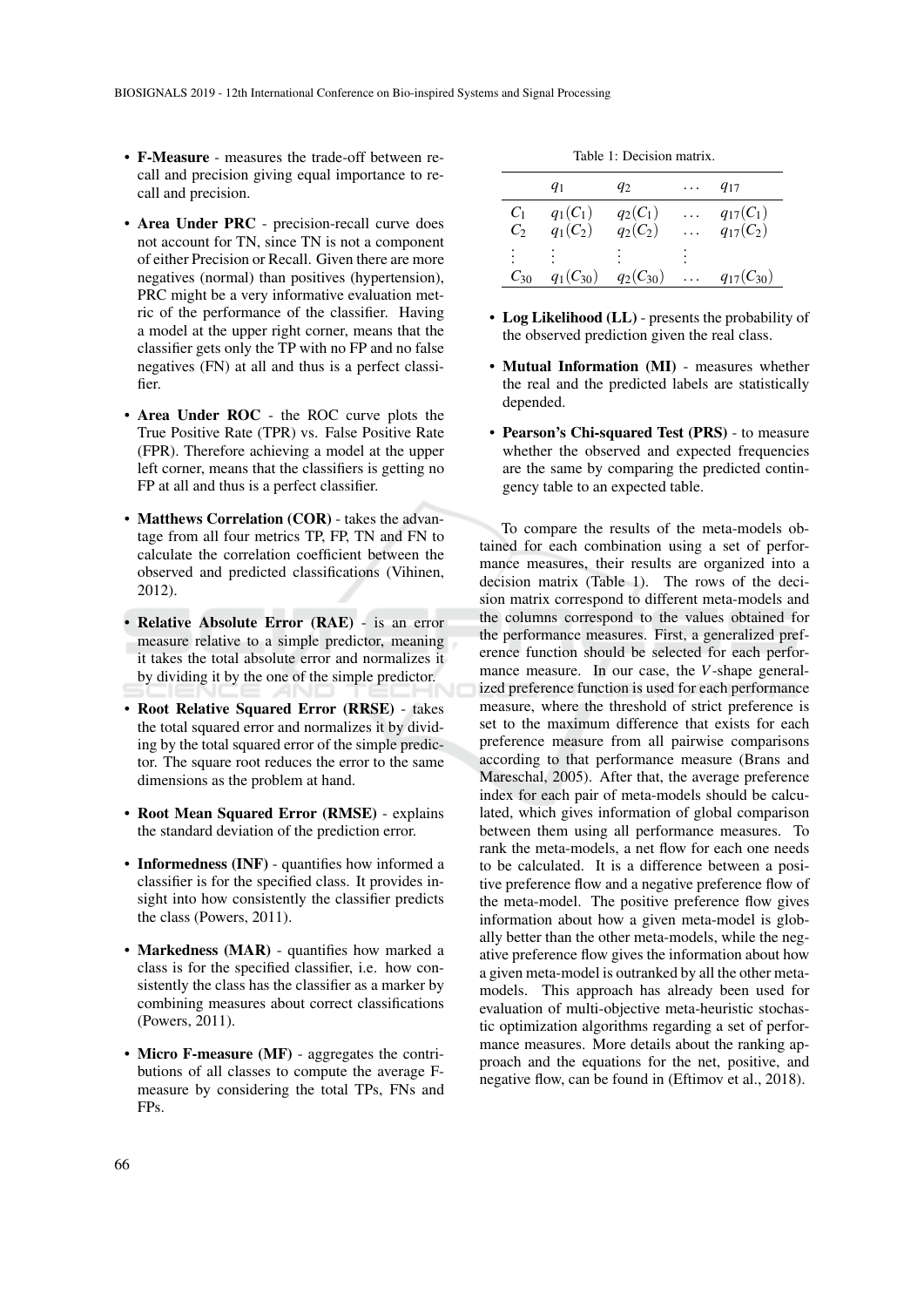## 4 EVALUATION

## 4.1 Data Collection from Multiple Sensors

The data was collected using five ECG sensors, from which four are commercially available ECG sensors (Hacks, 2015; Biosignals, 2016; Technology, 2017; Trobec et al., 2018a) and one is from the online available Physionet database (Goldberger et al., 2000). For each ECG signal, reference SBP and DBP values are attached, which are measured in parallel using electronic sphygmomanometer. The information about each sensor, its reliability, the number of participants measured by each sensor, and their age, is presented in Table 2. All the human subjects involved in the research signed an agreement allowing their ECG data to be used for research goals. The involved participants come from different age and health status, and the measurements were performed in moving and sitting positions. The patients included from the Physionet database are explicitly selected to suffer brain injuries.

As we mentioned before, each ECG signal is accompanied with SBP and DBP values, we also added the BP class, which is the target in the classification. To obtain the BP class for each ECG measurement, a publicly available scheme presented in Table 3 (Program et al., 2004; AHA, 2016) was used. The BP classes seem not to be mutually exclusive, however this was solved by giving priority to the more severe BP conditions by checking the "AND" conditions at the end of the ECG samples mapping procedure. To solve the imbalanced-class data, BP classes were grouped into three main categories: hypotension (HPTN) and normal (N) as Normal class (denoted as 0); prehypertension (PHTN) as Prehypertension class (denoted as 1); and stage 1 hypertension (S1HTN), stage 2 hypertension (S2HTN), isolated systolic hypertension (ISHTN), and hypertensive crisis (HTNC) as Hypertension class (denoted as 2).

## 4.2 Data Segmentation and Baseline Removal

After the data from all sensors was collected and labeled with an appropriate BP class, data segmentation was applied on each ECG signal. The raw ECG signals were segmented using signal lengths of 10 s, 20 s, and 30 s, and each of the signal length was analyzed with different cut-off frequency for baseline removal starting from 0.05 Hz, till 0.50 Hz, with a step of 0.05 Hz. The segments were labeled with the BP class

from the corresponding ECG signal from which they are obtained. Finally, we create 30 different combinations that should be analyzed in the case of BP classification in order to provide information about which pre-processing combination gives the most promising results.

### 4.3 Feature Extraction

For each of 30 datasets (i.e. combinations), we extracted the five complexity features that will be further used for learning a meta-model used for BP classification. Each of the datasets is described with the same five features, however the features values are different due to different signal length and cut-off frequency for baseline removal that are used.

### 4.4 Classification

Having the 30 datasets, for each one the classification was done using a previously published methodology that follows a stacking design (Simjanoska et al., 2018). Output probabilities from seven different classifiers, already mentioned above, were used as features to train a meta-model for multi-class BP classification using Random Forest. In our case, the number of classes is three.

#### 4.5 Ranking of Classifiers

TION To evaluate the performance of each meta-model obtained for each dataset (combinations), we follow the idea of splitting the datatsets into training and validation set. The splitting is made in a way that if a subject is included in the training set, none of its measurements may occur in the validation set, and vice versa. For this reason and in order to build a robust model for each combination, each dataset was split 30 times into training and validation sets. We followed the rule of 75% of the subjects were used for training and 25% of the subjects were used for validation.

Using this approach, for each combination we obtained 30 different meta-models and their evaluation on the corresponding validation sets described by the 17 performance measures. The evaluation was performed in two scenarios.

First, within each configuration, we used the ranking scheme based on PROMOTHEE method in order to find the best split for each combination, which results in the best meta-model for each combination. Further, the best meta-models for all combinations were again evaluated with the same ranking scheme and the set of 17 performance measures in order to obtain the most promising combination of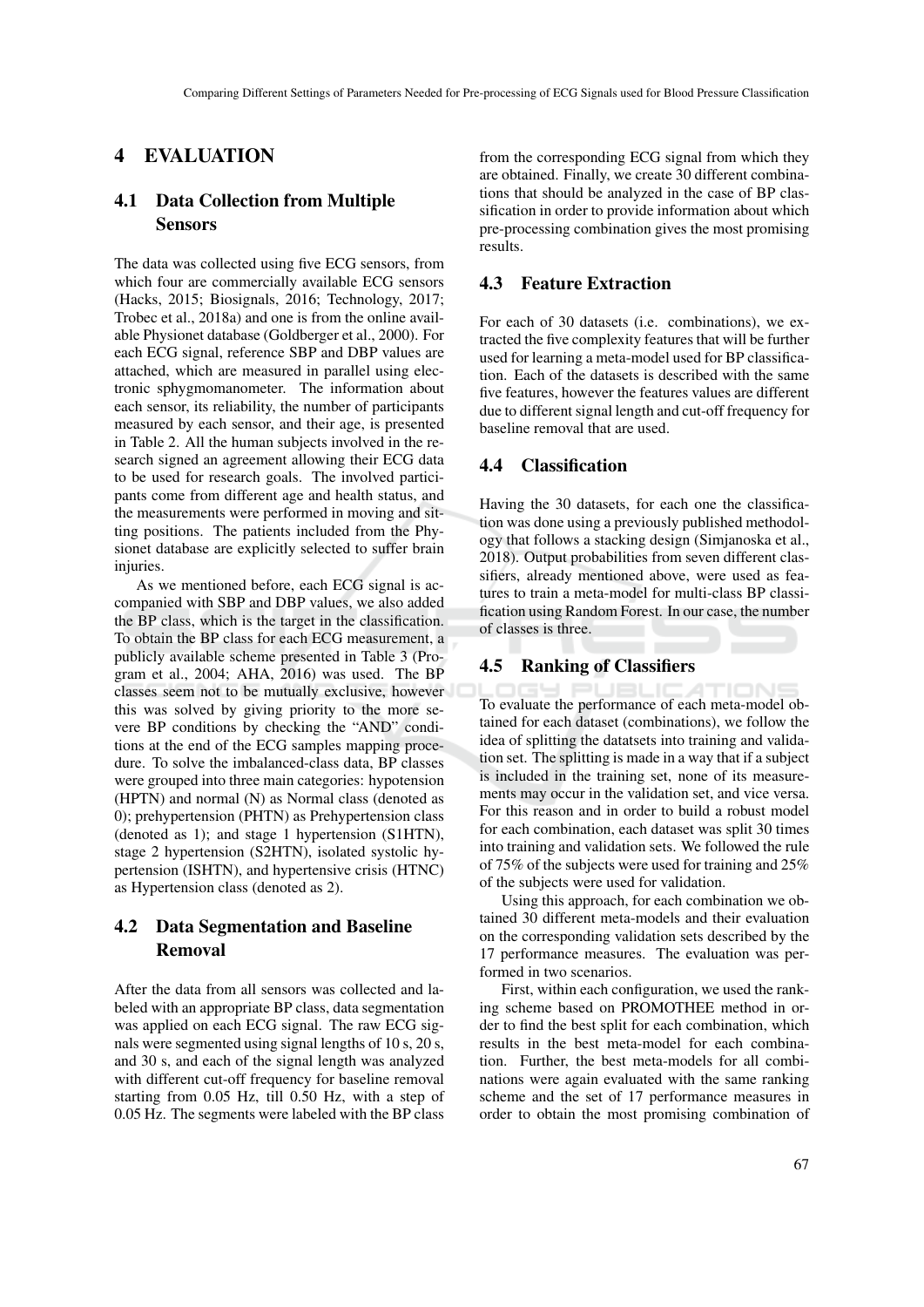| <b>Dataset</b>                        | <b>Reliability</b>                    | <b>Participants</b> | Age       |
|---------------------------------------|---------------------------------------|---------------------|-----------|
| Cooking hacks (Hacks, 2015)           | (Winderbank-Scott and Barnaghi, 2017) | 16                  | $16 - 72$ |
| 180° eMotion FAROS (Biosignals, 2016) | (Ahonen et al., $2016$ )              | 3                   | $25 - 27$ |
| Zephyr Bioharness module (Technology, | (Johnstone et al., $2012$ )           | 14                  | $20 - 73$ |
| 2017)                                 |                                       |                     |           |
| Savvy sensor platform (Trobec et al., | (Trobec et al., $2018b$ )             | 21                  | $15 - 54$ |
| 2018a                                 |                                       |                     |           |
| Charis Physionet database (Goldberger | (Kim et al., 2016)                    |                     | $20 - 74$ |
| et al., $2000$ )                      |                                       |                     |           |

Table 2: Sensors summary information.

Table 3: Rules and categorization.

| Joined class    | <b>Class</b> | $SBP$ (mmHg) | Logical    | $DBP$ (mmHg) |
|-----------------|--------------|--------------|------------|--------------|
| Normal          | <b>HPTN</b>  | $\leq$ =90   | <b>OR</b>  | $<< = 60$    |
|                 | N            | $90 - 119$   | <b>AND</b> | $60 - 79$    |
| Prehypertension | <b>PHTN</b>  | $120 - 139$  | <b>OR</b>  | $80 - 89$    |
|                 | <b>S1HTN</b> | $140 - 159$  | <b>OR</b>  | $90 - 99$    |
|                 | <b>S2HTN</b> | $>=160$      | <b>OR</b>  | $>=100$      |
| Hypertension    | <b>ISHTN</b> | $>=140$      | <b>AND</b> | ${<}90$      |
|                 | HTNC         | $>=180$      | 0R.        | $>=110$      |

pre-processing that was applied. The performance of the best meta-model within each configuration are presented in Table 4. The first column presents the parameters settings for each combination. The last column reported the ranking for each combination, which is obtained by the ranking scheme when the best meta-models from all combinations are compared.

Using the information reported in Table 4, we can see that the best results are obtained using the metamodel for the combination with the signal length of 10 s and cut-off frequency for baseline removal 0.30 Hz, the second best is obtained for the signal length of 20 s and the cut-off frequency of 0.45 Hz, and the third with the signal length of 30 s and the cut-off frequency of 0.15 Hz. From here, there is no general conclusion for which data segmentation provides the most valuable information for BP classification; however there is a question of the robustness of the results, or if selecting the best meta-model (or best splitting) for each combination corresponds to a real-life application.

Second, in order to have more robust results, the results from 30 splits for each combination were aggregated by averaging the results for each performance measure separately, and the average value for each performance measure was further used for each combination. This was made with the purpose of following the cross-validation idea. Then, the 30 combinations were compared using the ranking scheme and the set of 17 performance measures. The averaged performance for each configuration is presented in Table 5. The first column presents the parameters settings for each combination. The last column reported the ranking for each combination, which is ob-

68

tained by the ranking scheme when all combinations are compared using the averaged results.

Using the results reported in Table 5, it follows that the best meta-model can be learned using the signal length of 30 s and cut-off frequency of 0.10 Hz, the second best can be learned using the signal length of 30 s and the cut-off frequency of 0.15 Hz, and the third with the signal length of 30 s and the cut-off frequency of 0.20 Hz. We can also concluded that the 10 best combinations are obtained when the signal length is set at 30 s, so it carries the most valuable information. Depending on the cut-off frequency that is used, best models can be learned when it is between 0.10 Hz and 0.20 Hz. As we mentioned before, in real-life scenarios (e.g., civil and military emergency situations), maybe there is no time to obtain a signal of 30 s, so if we have a signal length of 10 s, using the results reported in Table 5, we can select the best combination when the signal length is 10 s, and this combination is obtained with a cut-off frequency of 0.25 Hz.

We need to mention that the focus here is made on different settings of parameters for pre-processing of ECG signals used for blood pressure classification. Regarding the classification methodology, it could be also tested with some other methodologies; we selected one that was recently published. The novelty in the comparison is that we used a set of 17 performance measures instead of focusing of comparing them separately to the most commonly used performance measures in which a general conclusion is made. The performance measures were selected manually.

# 5 CONCLUSIONS

We investigated different parameter values that can be used for pre-processing of ECG signals in order to estimate the valuable information that can be further used for blood pressure classification. One parameter is related to the signal length used for data segmentation of the raw ECG signals and the other is related to the cut-off frequency that is applied on each seg-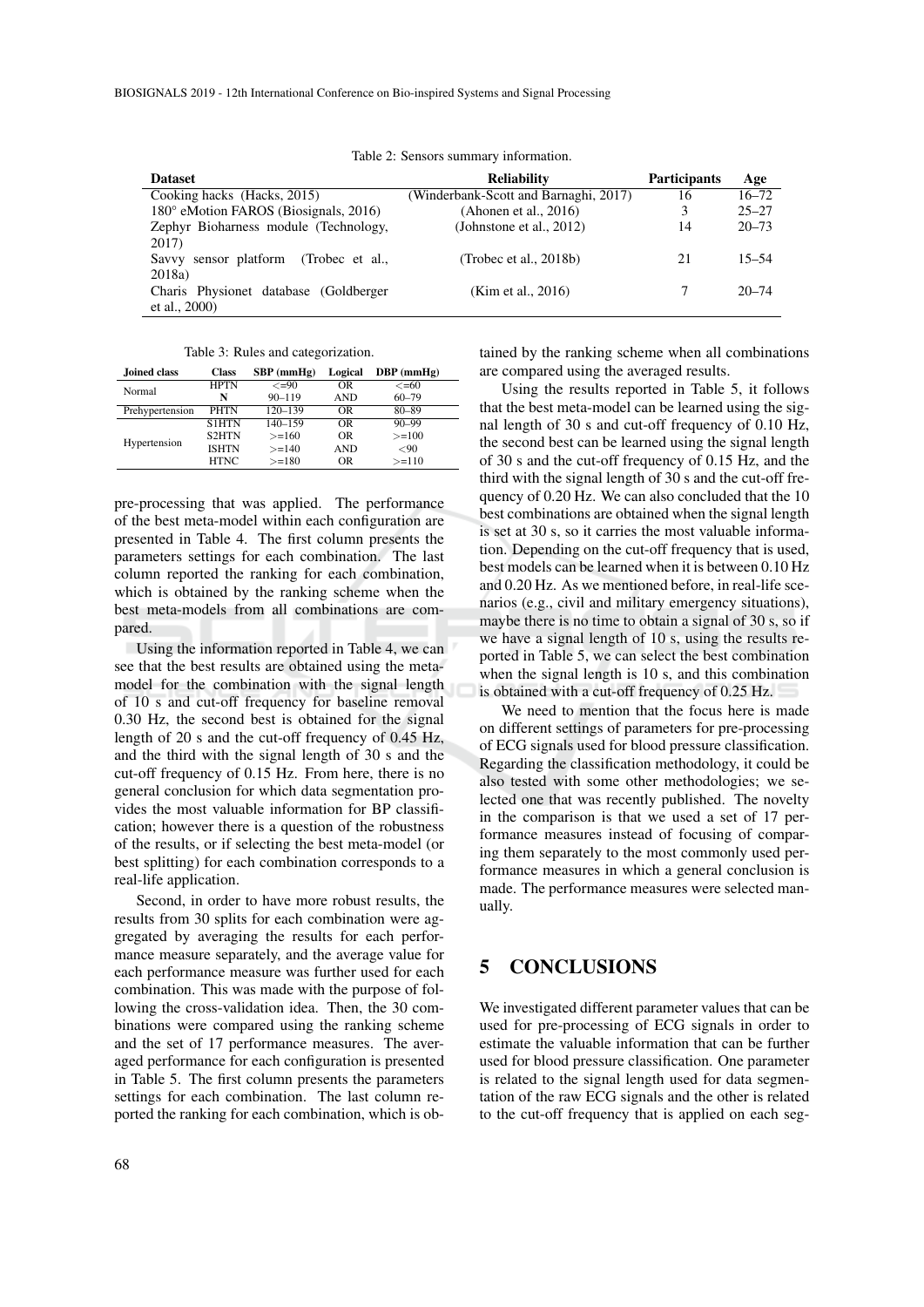| Comb.   | ACC   | <b>KAPPA</b> | <b>PRC</b> | <b>ROC</b> | F    | <b>COR</b> | PR   | RC   | <b>RAE</b> | <b>RRSE</b> | <b>RMSE</b> | <b>INF</b> | <b>MAR</b> | MF   | LL    | MI   | <b>PRS</b> | Ranking        |
|---------|-------|--------------|------------|------------|------|------------|------|------|------------|-------------|-------------|------------|------------|------|-------|------|------------|----------------|
| 10/0.05 | 55.16 | 0.33         | 0.54       | 0.71       | 0.53 | 0.32       | 0.54 | 0.55 | 68.23      | 108.14      | 0.51        | 0.31       | 0.37       | 0.55 | 56.59 | 0.18 | 96.75      | 14             |
| 10/0.10 | 46.99 | 0.24         | 0.53       | 0.68       | 0.45 | 0.25       | 0.54 | 0.47 | 77.09      | 109.25      | 0.54        | 0.27       | 0.29       | 0.47 | 32.67 | 0.12 | 58.12      | 27             |
| 10/0.15 | 55.30 | 0.30         | 0.53       | 0.70       | 0.55 | 0.33       | 0.56 | 0.55 | 66.71      | 104.72      | 0.50        | 0.32       | 0.34       | 0.55 | 40.72 | 0.19 | 61.14      | 16             |
| 10/0.20 | 51.46 | 0.22         | 0.51       | 0.67       | 0.49 | 0.23       | 0.50 | 0.51 | 73.99      | 110.49      | 0.52        | 0.24       | 0.28       | 0.51 | 19.38 | 0.09 | 29.71      | 28             |
| 10/0.25 | 54.01 | 0.31         | 0.52       | 0.69       | 0.54 | 0.31       | 0.55 | 0.54 | 71.47      | 110.71      | 0.52        | 0.32       | 0.30       | 0.54 | 33.26 | 0.14 | 57.64      | 22             |
| 10/0.30 | 63.14 | 0.44         | 0.62       | 0.78       | 0.64 | 0.47       | 0.68 | 0.63 | 58.84      | 95.76       | 0.46        | 0.47       | 0.45       | 0.63 | 52.12 | 0.22 | 93.10      | 1              |
| 10/0.35 | 56.38 | 0.28         | 0.60       | 0.72       | 0.56 | 0.32       | 0.56 | 0.56 | 67.75      | 101.45      | 0.49        | 0.32       | 0.32       | 0.56 | 25.18 | 0.13 | 40.82      | 18             |
| 10/0.40 | 50.19 | 0.24         | 0.48       | 0.64       | 0.50 | 0.24       | 0.51 | 0.50 | 80.58      | 116.81      | 0.55        | 0.23       | 0.27       | 0.50 | 26.72 | 0.10 | 45.47      | 30             |
| 10/0.45 | 52.68 | 0.30         | 0.48       | 0.66       | 0.51 | 0.28       | 0.52 | 0.53 | 75.96      | 112.93      | 0.53        | 0.27       | 0.34       | 0.53 | 32.58 | 0.15 | 54.57      | 24             |
| 10/0.50 | 52.68 | 0.29         | 0.49       | 0.67       | 0.50 | 0.28       | 0.50 | 0.53 | 73.16      | 112.33      | 0.53        | 0.27       | 0.34       | 0.53 | 29.21 | 0.13 | 49.54      | 25             |
| 20/0.05 | 56.88 | 0.35         | 0.55       | 0.73       | 0.54 | 0.34       | 0.53 | 0.57 | 63.21      | 106.86      | 0.51        | 0.33       | 0.42       | 0.57 | 45.39 | 0.21 | 73.83      | 11             |
| 20/0.10 | 56.07 | 0.34         | 0.55       | 0.72       | 0.52 | 0.33       | 0.53 | 0.56 | 69.25      | 106.40      | 0.50        | 0.33       | 0.42       | 0.56 | 48.09 | 0.20 | 77.33      | 12             |
| 20/0.15 | 57.24 | 0.24         | 0.57       | 0.65       | 0.57 | 0.23       | 0.58 | 0.57 | 66.19      | 103.87      | 0.50        | 0.23       | 0.24       | 0.57 | 11.33 | 0.07 | 20.14      | 23             |
| 20/0.20 | 57.14 | 0.32         | 0.55       | 0.70       | 0.57 | 0.33       | 0.57 | 0.57 | 67.37      | 104.82      | 0.50        | 0.34       | 0.34       | 0.57 | 29.84 | 0.15 | 47.90      | 15             |
| 20/0.25 | 51.64 | 0.25         | 0.51       | 0.66       | 0.51 | 0.25       | 0.52 | 0.52 | 75.33      | 109.22      | 0.51        | 0.26       | 0.23       | 0.52 | 26.49 | 0.11 | 44.91      | 26             |
| 20/0.30 | 55.56 | 0.28         | 0.58       | 0.70       | 0.56 | 0.30       | 0.57 | 0.56 | 66.80      | 101.72      | 0.48        | 0.30       | 0.29       | 0.56 | 12.89 | 0.08 | 20.42      | 21             |
| 20/0.35 | 65.56 | 0.37         | 0.63       | 0.73       | 0.65 | 0.39       | 0.65 | 0.66 | 56.85      | 94.44       | 0.46        | 0.39       | 0.39       | 0.66 | 19.70 | 0.13 | 34.84      | 5              |
| 20/0.40 | 51.03 | 0.24         | 0.45       | 0.61       | 0.51 | 0.23       | 0.51 | 0.51 | 78.26      | 115.49      | 0.55        | 0.24       | 0.22       | 0.51 | 39.74 | 0.10 | 68.30      | 29             |
| 20/0.45 | 61.03 | 0.41         | 0.58       | 0.76       | 0.59 | 0.41       | 0.59 | 0.61 | 65.11      | 93.24       | 0.44        | 0.41       | 0.45       | 0.61 | 53.41 | 0.25 | 86.30      | $\overline{c}$ |
| 20/0.50 | 54.87 | 0.33         | 0.51       | 0.67       | 0.55 | 0.33       | 0.56 | 0.55 | 77.03      | 103.46      | 0.49        | 0.34       | 0.35       | 0.55 | 35.22 | 0.16 | 60.30      | 20             |
| 30/0.05 | 58.64 | 0.36         | 0.58       | 0.75       | 0.57 | 0.37       | 0.56 | 0.59 | 61.19      | 101.95      | 0.49        | 0.36       | 0.40       | 0.59 | 70.00 | 0.24 | 115.57     | $\overline{7}$ |
| 30/0.10 | 54.15 | 0.32         | 0.53       | 0.68       | 0.55 | 0.34       | 0.59 | 0.54 | 72.85      | 109.31      | 0.52        | 0.35       | 0.30       | 0.54 | 68.93 | 0.23 | 115.65     | 13             |
| 30/0.15 | 60.96 | 0.41         | 0.60       | 0.75       | 0.62 | 0.43       | 0.64 | 0.61 | 62.35      | 97.53       | 0.47        | 0.43       | 0.42       | 0.61 | 45.74 | 0.20 | 80.81      | 3              |
| 30/0.20 | 58.48 | 0.38         | 0.53       | 0.69       | 0.57 | 0.37       | 0.58 | 0.58 | 67.72      | 105.90      | 0.50        | 0.37       | 0.41       | 0.58 | 47.47 | 0.21 | 77.22      | 10             |
| 30/0.25 | 52.73 | 0.30         | 0.54       | 0.69       | 0.52 | 0.34       | 0.59 | 0.53 | 74.38      | 108.59      | 0.52        | 0.36       | 0.32       | 0.53 | 52.02 | 0.19 | 88.54      | 19             |
| 30/0.30 | 56.07 | 0.33         | 0.52       | 0.68       | 0.56 | 0.33       | 0.56 | 0.56 | 70.54      | 105.38      | 0.50        | 0.32       | 0.33       | 0.56 | 43.67 | 0.16 | 79.52      | 17             |
| 30/0.35 | 58.37 | 0.37         | 0.58       | 0.74       | 0.57 | 0.37       | 0.57 | 0.58 | 64.60      | 101.66      | 0.48        | 0.37       | 0.40       | 0.58 | 49.26 | 0.22 | 79.46      | 9              |
| 30/0.40 | 62.73 | 0.36         | 0.59       | 0.74       | 0.60 | 0.43       | 0.65 | 0.63 | 58.09      | 100.81      | 0.48        | 0.48       | 0.42       | 0.63 | 27.00 | 0.25 | 40.09      | 4              |
| 30/0.45 | 59.41 | 0.38         | 0.59       | 0.73       | 0.59 | 0.38       | 0.59 | 0.59 | 68.63      | 100.51      | 0.47        | 0.39       | 0.38       | 0.59 | 45.21 | 0.15 | 88.38      | 8              |
| 30/0.50 | 60.48 | 0.40         | 0.59       | 0.74       | 0.60 | 0.41       | 0.60 | 0.60 | 68.74      | 95.42       | 0.45        | 0.41       | 0.41       | 0.60 | 37.36 | 0.18 | 67.44      | 6              |

Table 4: Performance results for best meta-model trained for each combination.

Table 5: Averaged performance results from all meta-models trained for each combination.

| Comb.   | ACC   | <b>KAPPA</b> | <b>PRC</b> | <b>ROC</b> | F    | <b>COR</b> | <b>PR</b> | RC   | <b>RAE</b> | <b>RRSE</b> | <b>RMSE</b> | <b>INF</b> | <b>MAR</b> | MF   | LL    | MI   | <b>PRS</b> | Ranking        |
|---------|-------|--------------|------------|------------|------|------------|-----------|------|------------|-------------|-------------|------------|------------|------|-------|------|------------|----------------|
| 10/0.05 | 44.32 | 0.14         | 0.45       | 0.60       | 0.43 | 0.14       | 0.46      | 0.44 | 83.80      | 117.68      | 0.56        | 0.14       | 0.16       | 0.44 | 14.64 | 0.06 | 24.40      | 16             |
| 10/0.10 | 43.05 | 0.12         | 0.46       | 0.58       | 0.43 | 0.13       | 0.48      | 0.43 | 85.39      | 119.59      | 0.57        | 0.14       | 0.12       | 0.43 | 15.59 | 0.06 | 26.19      | 21             |
| 10/0.15 | 44.02 | 0.13         | 0.45       | 0.59       | 0.43 | 0.13       | 0.46      | 0.44 | 84.55      | 119.00      | 0.57        | 0.14       | 0.14       | 0.44 | 14.43 | 0.06 | 23.65      | 19             |
| 10/0.20 | 44.28 | 0.15         | 0.44       | 0.59       | 0.43 | 0.15       | 0.47      | 0.44 | 85.16      | 118.83      | 0.57        | 0.16       | 0.16       | 0.44 | 18.22 | 0.07 | 30.27      | 14             |
| 10/0.25 | 45.89 | 0.15         | 0.47       | 0.60       | 0.45 | 0.15       | 0.48      | 0.46 | 81.93      | 116.21      | 0.55        | 0.16       | 0.15       | 0.46 | 14.88 | 0.06 | 24.46      | 12             |
| 10/0.30 | 43.78 | 0.14         | 0.46       | 0.60       | 0.43 | 0.14       | 0.47      | 0.44 | 83.49      | 117.40      | 0.56        | 0.15       | 0.14       | 0.44 | 15.84 | 0.06 | 26.07      | 15             |
| 10/0.35 | 44.07 | 0.13         | 0.46       | 0.59       | 0.43 | 0.14       | 0.46      | 0.44 | 84.54      | 117.58      | 0.56        | 0.13       | 0.14       | 0.44 | 11.94 | 0.05 | 18.98      | 18             |
| 10/0.40 | 42.43 | 0.11         | 0.43       | 0.58       | 0.41 | 0.11       | 0.44      | 0.42 | 86.35      | 120.03      | 0.57        | 0.11       | 0.11       | 0.42 | 12.52 | 0.04 | 21.03      | 26             |
| 10/0.45 | 44.51 | 0.13         | 0.46       | 0.59       | 0.43 | 0.13       | 0.45      | 0.45 | 83.31      | 116.29      | 0.55        | 0.13       | 0.15       | 0.45 | 10.94 | 0.05 | 17.06      | 17             |
| 10/0.50 | 41.80 | 0.10         | 0.44       | 0.58       | 0.40 | 0.10       | 0.43      | 0.42 | 86.91      | 118.43      | 0.57        | 0.10       | 0.12       | 0.42 | 10.41 | 0.04 | 16.55      | 29             |
| 20/0.05 | 42.80 | 0.13         | 0.45       | 0.59       | 0.42 | 0.13       | 0.46      | 0.43 | 85.39      | 118.85      | 0.57        | 0.13       | 0.15       | 0.43 | 16.57 | 0.06 | 28.14      | 20             |
| 20/0.10 | 46.08 | 0.16         | 0.46       | 0.59       | 0.45 | 0.16       | 0.49      | 0.46 | 81.75      | 117.28      | 0.56        | 0.17       | 0.17       | 0.46 | 18.36 | 0.06 | 31.33      | 11             |
| 20/0.15 | 41.65 | 0.10         | 0.44       | 0.57       | 0.41 | 0.11       | 0.45      | 0.42 | 87.05      | 121.09      | 0.58        | 0.12       | 0.11       | 0.42 | 11.59 | 0.05 | 18.65      | 28             |
| 20/0.20 | 42.90 | 0.12         | 0.45       | 0.58       | 0.42 | 0.13       | 0.47      | 0.43 | 86.06      | 118.77      | 0.57        | 0.13       | 0.13       | 0.43 | 15.25 | 0.06 | 25.31      | 22             |
| 20/0.25 | 41.97 | 0.09         | 0.44       | 0.57       | 0.41 | 0.10       | 0.45      | 0.42 | 86.71      | 120.46      | 0.58        | 0.10       | 0.10       | 0.42 | 11.93 | 0.05 | 19.48      | 30             |
| 20/0.30 | 42.65 | 0.12         | 0.44       | 0.57       | 0.41 | 0.11       | 0.44      | 0.43 | 86.93      | 119.17      | 0.57        | 0.12       | 0.13       | 0.43 | 14.81 | 0.05 | 24.20      | 23             |
| 20/0.35 | 41.61 | 0.10         | 0.44       | 0.57       | 0.40 | 0.10       | 0.44      | 0.42 | 87.53      | 120.54      | 0.58        | 0.10       | 0.11       | 0.42 | 14.66 | 0.06 | 23.60      | 27             |
| 20/0.40 | 41.76 | 0.11         | 0.44       | 0.57       | 0.40 | 0.11       | 0.45      | 0.42 | 87.62      | 120.57      | 0.58        | 0.12       | 0.12       | 0.42 | 15.25 | 0.06 | 23.65      | 25             |
| 20/0.45 | 44.69 | 0.13         | 0.47       | 0.60       | 0.44 | 0.14       | 0.47      | 0.45 | 83.58      | 116.39      | 0.56        | 0.15       | 0.14       | 0.45 | 15.72 | 0.07 | 24.58      | 13             |
| 20/0.50 | 42.97 | 0.10         | 0.45       | 0.58       | 0.42 | 0.11       | 0.44      | 0.43 | 86.02      | 118.99      | 0.57        | 0.11       | 0.11       | 0.43 | 11.88 | 0.05 | 18.69      | 24             |
| 30/0.05 | 47.96 | 0.19         | 0.49       | 0.62       | 0.47 | 0.19       | 0.50      | 0.48 | 78.77      | 115.69      | 0.55        | 0.20       | 0.21       | 0.48 | 23.61 | 0.09 | 40.29      | 5              |
| 30/0.10 | 49.21 | 0.19         | 0.49       | 0.62       | 0.49 | 0.20       | 0.52      | 0.49 | 78.07      | 114.34      | 0.54        | 0.21       | 0.20       | 0.49 | 21.45 | 0.08 | 36.08      | 1              |
| 30/0.15 | 47.88 | 0.20         | 0.49       | 0.63       | 0.47 | 0.21       | 0.52      | 0.48 | 78.95      | 114.58      | 0.55        | 0.22       | 0.21       | 0.48 | 21.63 | 0.09 | 37.32      | $\overline{c}$ |
| 30/0.20 | 48.21 | 0.20         | 0.48       | 0.62       | 0.47 | 0.21       | 0.51      | 0.48 | 79.81      | 115.27      | 0.55        | 0.22       | 0.22       | 0.48 | 24.05 | 0.10 | 40.22      | 3              |
| 30/0.25 | 46.82 | 0.18         | 0.48       | 0.62       | 0.46 | 0.18       | 0.49      | 0.47 | 80.50      | 115.71      | 0.55        | 0.19       | 0.19       | 0.47 | 24.06 | 0.09 | 40.49      | $\overline{7}$ |
| 30/0.30 | 45.69 | 0.16         | 0.46       | 0.61       | 0.44 | 0.16       | 0.48      | 0.46 | 82.11      | 116.52      | 0.56        | 0.17       | 0.17       | 0.46 | 19.97 | 0.08 | 33.25      | 10             |
| 30/0.35 | 47.53 | 0.16         | 0.48       | 0.60       | 0.46 | 0.17       | 0.50      | 0.48 | 79.27      | 114.75      | 0.55        | 0.18       | 0.16       | 0.48 | 19.43 | 0.08 | 32.22      | 8              |
| 30/0.40 | 48.41 | 0.18         | 0.48       | 0.60       | 0.47 | 0.18       | 0.50      | 0.48 | 78.94      | 114.78      | 0.55        | 0.19       | 0.19       | 0.48 | 19.29 | 0.07 | 32.74      | 6              |
| 30/0.45 | 48.31 | 0.18         | 0.47       | 0.62       | 0.47 | 0.19       | 0.49      | 0.48 | 79.17      | 114.26      | 0.54        | 0.19       | 0.19       | 0.48 | 25.97 | 0.10 | 43.66      | 4              |
| 30/0.50 | 45.79 | 0.18         | 0.48       | 0.63       | 0.44 | 0.19       | 0.50      | 0.46 | 82.13      | 115.70      | 0.56        | 0.20       | 0.21       | 0.46 | 19.59 | 0.07 | 32.44      | 9              |

ment for baseline removal. For this reason, 30 combinations were experimentally evaluated; each one is a combination of different signal length used for data segmentation and cut-off frequency for baseline removal. For the signal lengths: 10 s, 20 s, and 30 s, were used; while the cut-off frequency starts from 0.05 Hz, till 0.50 Hz, with a step of 0.05 Hz.

The evaluation of these combinations was performed in a combination with complexity analysis used for feature extraction that are further used for blood pressure classification. The evaluation was done using a dataset that contains data from five commercially available ECG sensors. The dataset was pre-processed for each combination separately. The same classification methodology was used for each pre-processed dataset, which results are only used to estimate the valuable information that these combinations convey. A data-driven methodology from multicriteria decision analysis was used to rank these combinations regarding a set of 17 performance measures.

Evaluation results showed that the best results can be achieved using a signal length of 30 s, so it follows that it carries the most valuable information. Regarding the cut-off frequency, it follows that good models are achieved when it is between 0.10 Hz and 0.20 Hz. This is a contribution to the arguments pub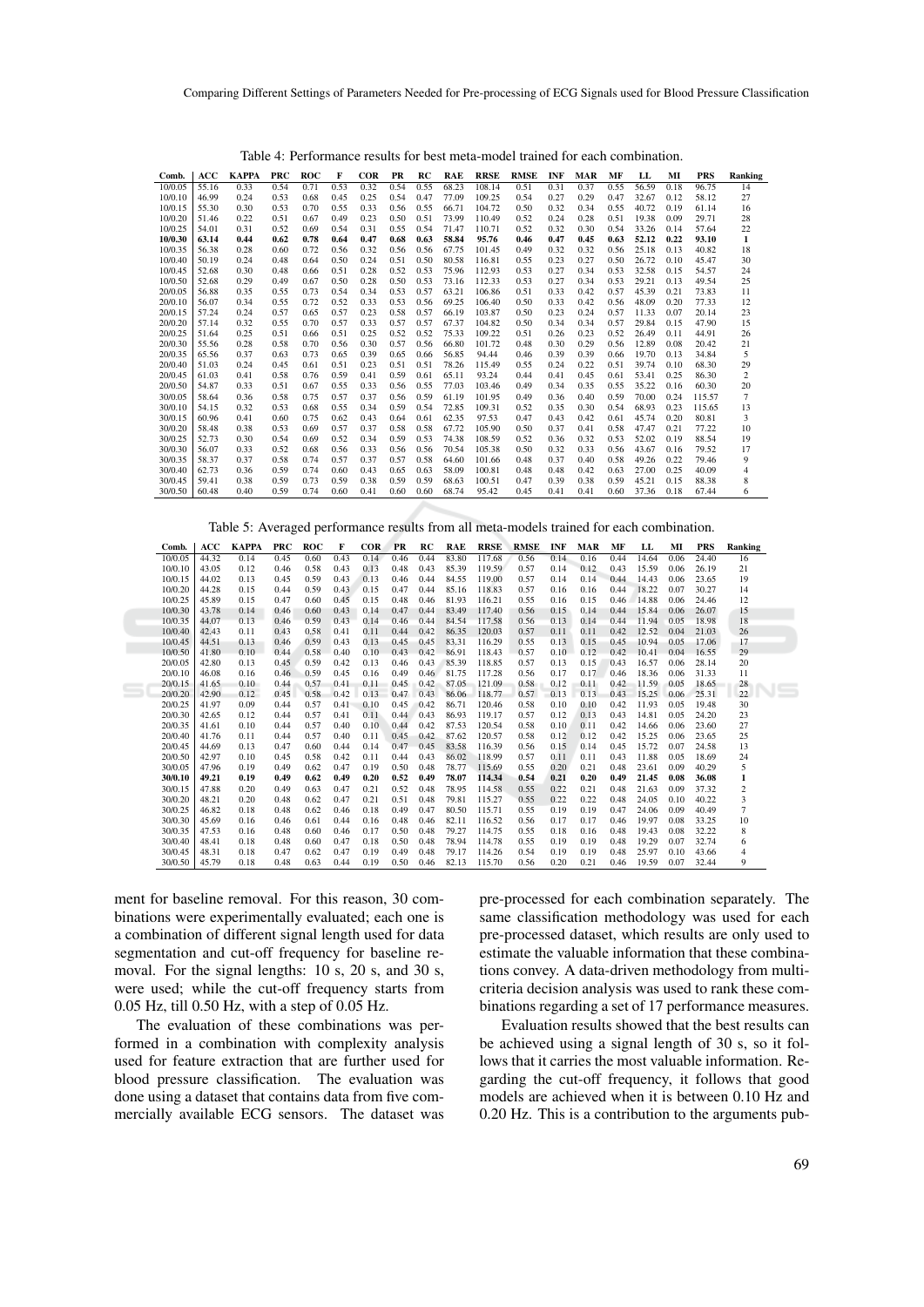lished in the literature discussing the optimal ECG sample lengths needed for building predictive models (Takahashi et al., 2017; Shdefat et al., 2018), as well as the lower frequencies where the ECG components overlap with the baseline wander noise (Xu et al., 2017). Also, this analysis can further give additional directions for research, where the pre-processing will not be made regarding a fix signal length and cut-off frequency for baseline removal, but it can produce information that can be used for information fusion approaches.

## ACKNOWLEDGEMENTS

This work was supported by the Slovenian Research Agency (research core funding No. P2-0098, and project J1-8155), and by SIARS, NATO multi-year project NATO.EAP.SFPP 984753.

### **REFERENCES**

- AHA (2016). Understanding blood pressure readings.
- Ahmad, S., Chen, S., Soueidan, K., Batkin, I., Bolic, M., Dajani, H., and Groza, V. (2012). Electrocardiogramassisted blood pressure estimation. *IEEE Transactions on Biomedical Engineering*, 59(3):608–618.
- Ahonen, L., Cowley, B., Torniainen, J., Ukkonen, A., Vihavainen, A., and Puolamäki, K. (2016). Cognitive collaboration found in cardiac physiology: Study in classroom environment. *PloS one*, 11(7):e0159178.

Biosignals, B. (2016). Emotion faros (2016).

- Brans, J.-P. and Mareschal, B. (2005). Promethee methods. In *Multiple criteria decision analysis: state of the art surveys*, pages 163–186. Springer.
- Breiman, L. (1996). Bagging predictors. *Machine learning*, 24(2):123–140.
- Canning, J., Helbert, K., Iashin, G., Matthews, J., Yang, J., Delano, M. K., Sodini, C. G., and Zhang, Q. (2016). Noninvasive and continuous blood pressure measurement via superficial temporal artery tonometry. In *Engineering in Medicine and Biology Society (EMBC), 2016 IEEE 38th Annual International Conference of the*, pages 3382–3385. IEEE.
- Chan, K., Hung, K., and Zhang, Y. (2001). Noninvasive and cuffless measurements of blood pressure for telemedicine. In *Engineering in Medicine and Biology Society, 2001. Proceedings of the 23rd Annual International Conference of the IEEE*, volume 4, pages 3592–3593. IEEE.
- Choi, Y., Zhang, Q., and Ko, S. (2013). Noninvasive cuffless blood pressure estimation using pulse transit time and hilbert–huang transform. *Computers & Electrical Engineering*, 39(1):103–111.
- Cosoli, G., Casacanditella, L., Pietroni, F., Calvaresi, A., Revel, G. M., and Scalise, L. (2015). A novel approach for features extraction in physiological signals. In *Medical Measurements and Applications (MeMeA), 2015 IEEE International Symposium on*, pages 380–385. IEEE.
- Eftimov, T., Korošec, P., and Seljak, B. K. (2018). Datadriven preference-based deep statistical ranking for comparing multi-objective optimization algorithms. In *International Conference on Bioinspired Methods and Their Applications*, pages 138–150. Springer.
- Eke, A., Herman, P., Kocsis, L., and Kozak, L. (2002). Fractal characterization of complexity in temporal physiological signals. *Physiological measurement*, 23(1):R1.
- Freund, Y., Schapire, R. E., et al. (1996). Experiments with a new boosting algorithm. In *Icml*, volume 96, pages 148–156. Citeseer.
- Goldberger, A. L., Amaral, L. A., Glass, L., Hausdorff, J. M., Ivanov, P. C., Mark, R. G., Mietus, J. E., Moody, G. B., Peng, C.-K., and Stanley, H. E. (2000). Physiobank, physiotoolkit, and physionet. *Circulation*, 101(23):e215–e220.
- Goli, S. and Jayanthi, T. (2014). Cuff less continuous noninvasive blood pressure measurement using pulse transit time measurement. *International Journal of Recent Development in Engineering and Technology*, 2(1):87.
- Hacks, C. (2015). e-health sensor platform v2. 0 for arduino and raspberry pi.
- Hassan, M. K. B. A., Mashor, M., Nasir, N. M., and Mohamed, S. (2008). Measuring of systolic blood pressure based on heart rate. In *4th Kuala Lumpur International Conference on Biomedical Engineering 2008*, pages 595–598. Springer.
- Hearst, M. A., Dumais, S. T., Osuna, E., Platt, J., and Scholkopf, B. (1998). Support vector machines. *IEEE Intelligent Systems and their applications*, 13(4):18– 28
- i Carós, J. M. S. (2011). Continuous non-invasive blood *pressure estimation*. PhD thesis, ETH.
- Ilango, S. and Sridhar, P. (2014). A non-invasive blood pressure measurement using android smart phones. *IOSR Journal of Dental and Medical Sciences*, 13(1):28–31.
- Johnstone, J. A., Ford, P. A., Hughes, G., Watson, T., and Garrett, A. T. (2012). Bioharness™ multivariable monitoring device: part. i: validity. *Journal of sports science & medicine*, 11(3):400.
- Kim, N., Krasner, A., Kosinski, C., Wininger, M., Qadri, M., Kappus, Z., Danish, S., and Craelius, W. (2016). Trending autoregulatory indices during treatment for traumatic brain injury. *Journal of clinical monitoring and computing*, 30(6):821–831.
- Kugiumtzis, D. and Tsimpiris, A. (2010). Measures of analysis of time series (mats): A matlab toolkit for computation of multiple measures on time series data bases. *arXiv preprint arXiv:1002.1940*.
- Li, Y., Gao, Y., and Deng, N. (2013). Mechanism of cuffless blood pressure measurement using mmsb. *Engineering*, 5(10):123.
- Liao, Y. and Vemuri, V. R. (2002). Use of k-nearest neigh-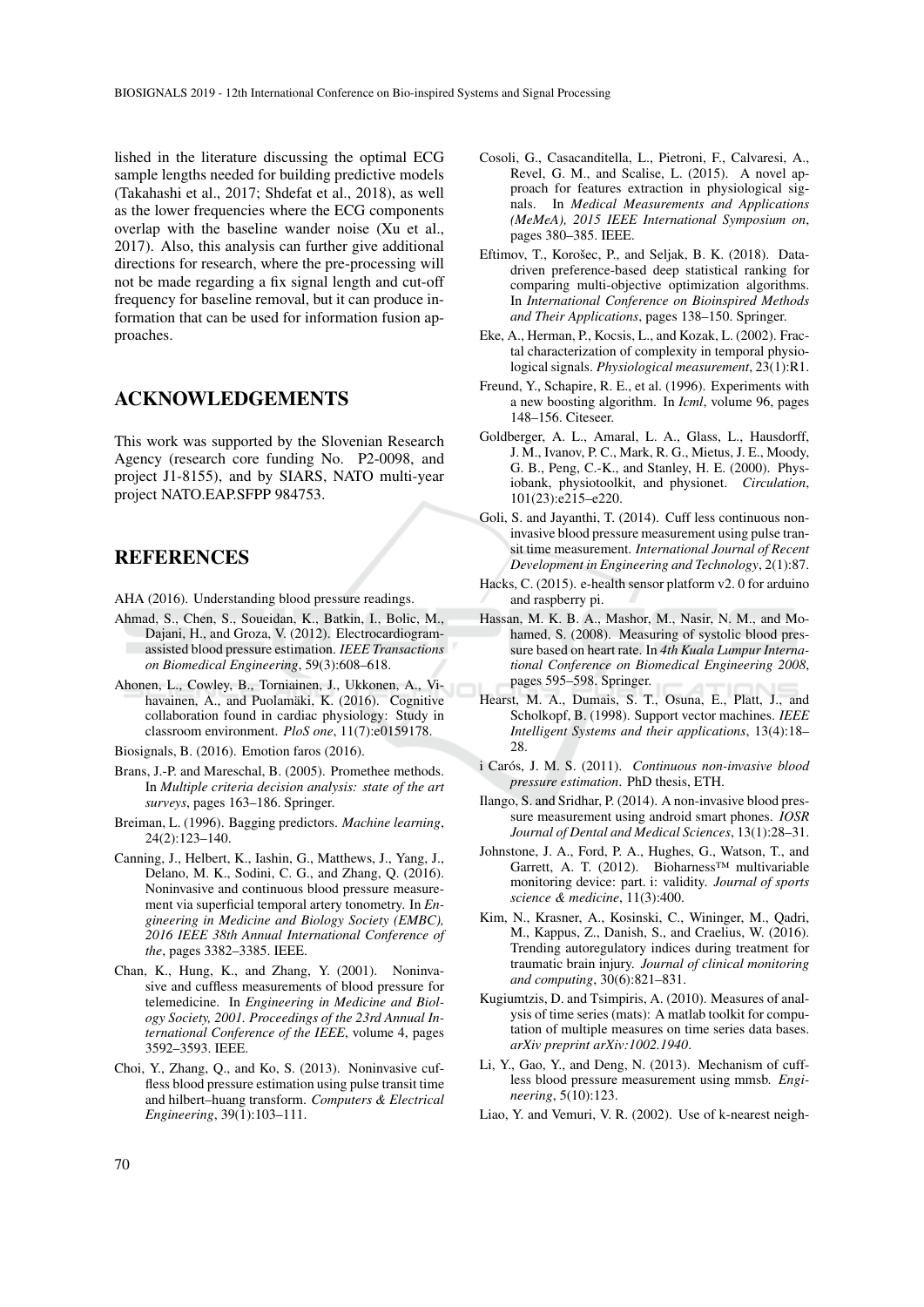bor classifier for intrusion detection1. *Computers & security*, 21(5):439–448.

- Liaw, A., Wiener, M., et al. (2002). Classification and regression by randomforest. *R news*, 2(3):18–22.
- Marani, R. and Perri, A. G. (2012). An intelligent system for continuous blood pressure monitoring on remote multi-patients in real time. *arXiv preprint arXiv:1212.0651*.
- McBride, J. C., Zhao, X., Munro, N. B., Smith, C. D., Jicha, G. A., Hively, L., Broster, L. S., Schmitt, F. A., Kryscio, R. J., and Jiang, Y. (2014). Spectral and complexity analysis of scalp eeg characteristics for mild cognitive impairment and early alzheimer's disease. *Computer methods and programs in biomedicine*, 114(2):153–163.
- Monge-Álvarez, J. (2015). Higuchi and katz fractal dimension measures. https://www.mathworks.com/matlab central/fileexchange/50290-higuchi-and-katz-fractaldimension-measures/content/Fractal measures/Higuchi FD.m.
- Morabito, F. C., Labate, D., La Foresta, F., Bramanti, A., Morabito, G., and Palamara, I. (2012). Multivariate multi-scale permutation entropy for complexity analysis of alzheimer's disease eeg. *Entropy*, 14(7):1186– 1202.
- Mouradian, V., Poghosyan, A., and Hovhannisyan, L. (2015). Noninvasive continuous mobile blood pressure monitoring using novel ppg optical sensor. In *Biomedical Wireless Technologies, Networks, and Sensing Systems (BioWireleSS), 2015 IEEE Topical Conference on*, pages 1–3. IEEE.
- Nitzan, M. (2011). Automatic noninvasive measurement of arterial blood pressure. *IEEE instrumentation & measurement magazine*, 14(1).
- Nye, R., Zhang, Z., and Fang, Q. (2015). Continuous non-invasive blood pressure monitoring using photoplethysmography: A review. In *Bioelectronics and Bioinformatics (ISBB), 2015 International Symposium on*, pages 176–179. IEEE.
- Patil, T. R. and Sherekar, S. (2013). Performance analysis of naive bayes and j48 classification algorithm for data classification. *International journal of computer science and applications*, 6(2):256–261.
- Payne, R., Symeonides, C., Webb, D., and Maxwell, S. (2006). Pulse transit time measured from the ECG: an unreliable marker of beat-to-beat blood pressure. *Journal of Applied Physiology*, 100(1):136–141.
- Powers, D. M. (2011). Evaluation: from precision, recall and f-measure to roc, informedness, markedness and correlation.
- Program, N. H. B. P. E. et al. (2004). The seventh report of the joint national committee on prevention, detection, evaluation, and treatment of high blood pressure.
- Rish, I. et al. (2001). An empirical study of the naive bayes classifier. In *IJCAI 2001 workshop on empirical methods in artificial intelligence*, volume 3, pages 41–46. IBM New York.
- Sackl-Pietsch, E. (2010). Continuous non-invasive arterial pressure shows high accuracy in comparison to inva-

sive intra-arterial blood pressure measurement. *Unpublished manuscript*.

- Sahani, A. K., Ravi, V., and Sivaprakasam, M. (2014). Automatic estimation of carotid arterial pressure in artsens. In *India Conference (INDICON), 2014 Annual IEEE*, pages 1–6. IEEE.
- Sahoo, A., Manimegalai, P., and Thanushkodi, K. (2011). Wavelet based pulse rate and blood pressure estimation system from ECG and PPG signals. In *Computer, Communication and Electrical Technology (ICCCET), 2011 International Conference on*, pages 285–289. IEEE.
- Schroeder, E. B., Liao, D., Chambless, L. E., Prineas, R. J., Evans, G. W., and Heiss, G. (2003). Hypertension, blood pressure, and heart rate variability. *Hypertension*, 42(6):1106–1111.
- Seo, J., Pietrangelo, S. J., Lee, H.-S., and Sodini, C. G. (2015). Noninvasive arterial blood pressure waveform monitoring using two-element ultrasound system. *IEEE transactions on ultrasonics, ferroelectrics, and frequency control*, 62(4):776–784.
- Shdefat, A. Y., Joo, M.-I., Choi, S.-H., and Kim, H.-C. (2018). Utilizing ECG waveform features as new biometric authentication method. *International Journal of Electrical and Computer Engineering (IJECE)*, 8(2).
- Shriram, R., Wakankar, A., Daimiwal, N., and Ramdasi, D. (2010). Continuous cuffless blood pressure monitoring based on ptt. In *Bioinformatics and Biomedical Technology (ICBBT), 2010 International Conference on*, pages 51–55. IEEE.
- Simjanoska, M., Gjoreski, M., Gams, M., and Madevska Bogdanova, A. (2018). Non-invasive blood pressure estimation from ECG using machine learning techniques. *Sensors*, 18(4):1160.
- Takahashi, N., Kuriyama, A., Kanazawa, H., Takahashi, Y., and Nakayama, T. (2017). Validity of spectral analysis based on heart rate variability from 1-minute or less ECG recordings. *Pacing and Clinical Electrophysiology*.
- Tanaka, S., Nogawa, M., Yamakoshi, T., and Yamakoshi, K.-i. (2007). Accuracy assessment of a noninvasive device for monitoring beat-by-beat blood pressure in the radial artery using the volume-compensation method. *IEEE Transactions on Biomedical engineering*, 54(10):1892–1895.
- Technology, Z. (2017). Zephyr bioharness 3.0 user manual. https://www.zephyranywhere.com/media/download/ bioharness3-user-manual.pdf.
- Thomas, S. S., Nathan, V., Zong, C., Soundarapandian, K., Shi, X., and Jafari, R. (2016). Biowatch: A noninvasive wrist-based blood pressure monitor that incorporates training techniques for posture and subject variability. *IEEE journal of biomedical and health informatics*, 20(5):1291–1300.
- Trobec, R., Tomašić, I., Rashkovska, A., Depolli, M., and Avbelj, V. (2018a). Commercial ecg systems. In *Body Sensors and Electrocardiography*, pages 101– 114. Springer.